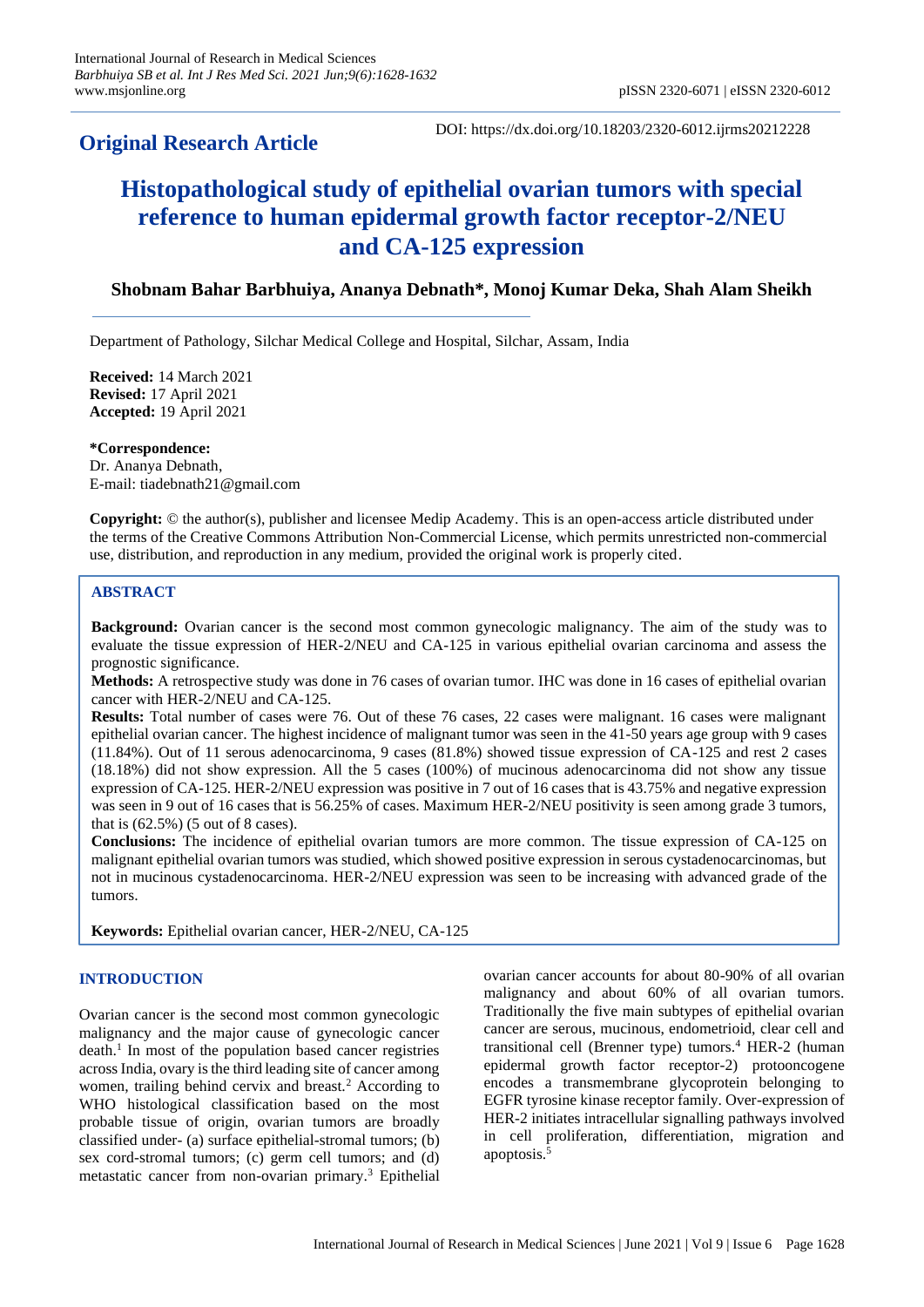CA-125 (MUC 16) is a high molecular weight, membrane associated mucin, which is aberrantly expressed in advanced serous epithelial ovarian carcinoma.<sup>6</sup> CA-125 is the gold standard tumor marker in ovarian cancer. Serum level of CA-125 is used to monitor response to chemotherapy, relapse and disease progression in ovarian cancer patients.<sup>7</sup>

The aim of the study was to evaluate the tissue expression of HER-2/NEU and CA-125 in various epithelial ovarian carcinoma and assess the prognostic significance.

## **METHODS**

The study was done for a period of one year from December 2018 to November 2019. This was a retrospective study done in the department of pathology, Silchar Medical College and Hospital. Ethical approval was taken from the ethical committee of Silchar Medical College and Hospital and it was approved in terms of scientific researches and patient ethics. 76 cases of ovarian tumor specimens were included in the study.

#### *Inclusion criteria*

All patients irrespective of age with ovarian masses were included in the study.

#### *Exclusion criteria*

Non-neoplastic mass was excluded from the study.

Samples were collected using stratified random sampling technique. All the data were analyzed using Microsoft excel 2013 and figures were inserted using Microsoft word 2013.

After fixation with 10% neutral buffered formaldehyde, the specimen was grossed using standard protocol. The sections were paraffin embedded and stained with hematoxylin and eosin (H and E). IHC study was done in malignant tumors of epithelial origin. Appropriate sections were prepared on poly-L-lysine coated slides for IHC using CA-125 and HER-2/NEU following standard protocol. The CA-125 stains the cell membrane. A positive HER-2/NEU IHC reaction was considered in the presence of brown membrane staining.

#### **RESULTS**

In this study, a total number of 76 ovarian tumor specimens were obtained, out of which 52 (68.42%) were benign, 2 (2.63%) were borderline and 22 (28.94%) were malignant (Table 1).

The tumors were categorized according to different age groups as shown in Table-2. The highest incidence of malignant tumors was seen in the 41-50 years age group with 9 cases (11.84%) (Table 2).

#### **Table 1: Number of cases.**

| <b>Groups</b>     | No. of cases | Percentage $(\% )$ |
|-------------------|--------------|--------------------|
| <b>Benign</b>     | 52           | 68.42              |
| <b>Borderline</b> |              | 2.63               |
| <b>Malignant</b>  |              | 28 94              |

#### **Table 2: Age group.**

| Age group<br>(years) | <b>Benign</b> | <b>Borderline</b> | <b>Malignant</b> |
|----------------------|---------------|-------------------|------------------|
| $0 - 10$             |               |                   |                  |
| $11 - 20$            |               |                   |                  |
| $21 - 30$            | 14            |                   |                  |
| $31 - 40$            | 20            |                   |                  |
| $41 - 50$            | 10            |                   |                  |
| 51-60                |               |                   |                  |

In this study, 45 cases (59.21%) were epithelial tumors, 25 cases (32.89%) were germ cell tumor, 5 cases (6.57%) were sex cord stromal tumors and 1 case (1.31%) was metastatic tumor. In this study, among the benign tumors, mature cystic teratoma was the commonest, accounting for 22 cases (28.94%) followed by serous cystadenoma, accounting for 18 cases (23.68%) and mucinous cystadenoma, accounting for 8 cases (10.52%). In the malignant group, serous cystadenocarcinoma accounted for 11 cases (14.47%) of which the papillary variety was the commonest (Table 3). In the benign epithelial tumor group, serous cystadenoma accounted for 18 cases (23.68%) was the commonest. In the malignant group, papillary serous adenocarcinoma was the commonest, 7 cases (9.21%).

#### **Table 3: Frequency of different histological types of ovarian tumors.**

| <b>Histological types</b>              | No. of<br>cases | <b>Percen-</b><br>tage<br>$(\%)$ |
|----------------------------------------|-----------------|----------------------------------|
| <b>Benign</b>                          |                 |                                  |
| Serous cystadenoma                     | 18              | 23.68                            |
| Mucinous cystadenoma                   | 8               | 10.52                            |
| Mature cystic teratoma                 | 22              | 28.94                            |
| Fibroma                                | 3               | 3.94                             |
| Benign brenner                         | 1               | 1.31                             |
| <b>Borderline</b>                      |                 |                                  |
| Brenner borderline                     | 1               | 1.31                             |
| Serous borderline                      | 1               | 1.31                             |
| <b>Malignant</b>                       |                 |                                  |
| Papillary serous adenocarcinoma        | 7               | 9.21                             |
| Serous cystadenocarcinoma              | 4               | 5.26                             |
| Mucinous cystadenocarcinoma            | 5               | 6.57                             |
| Granulosa cell tumor                   | 2               | 2.63                             |
| Dysgerminoma                           | $\mathbf{1}$    | 1.31                             |
| Yolk sac tumor                         | 2               | 2.63                             |
| Metastatic tumor (Krukenberg<br>tumor) | 1               | 1.31                             |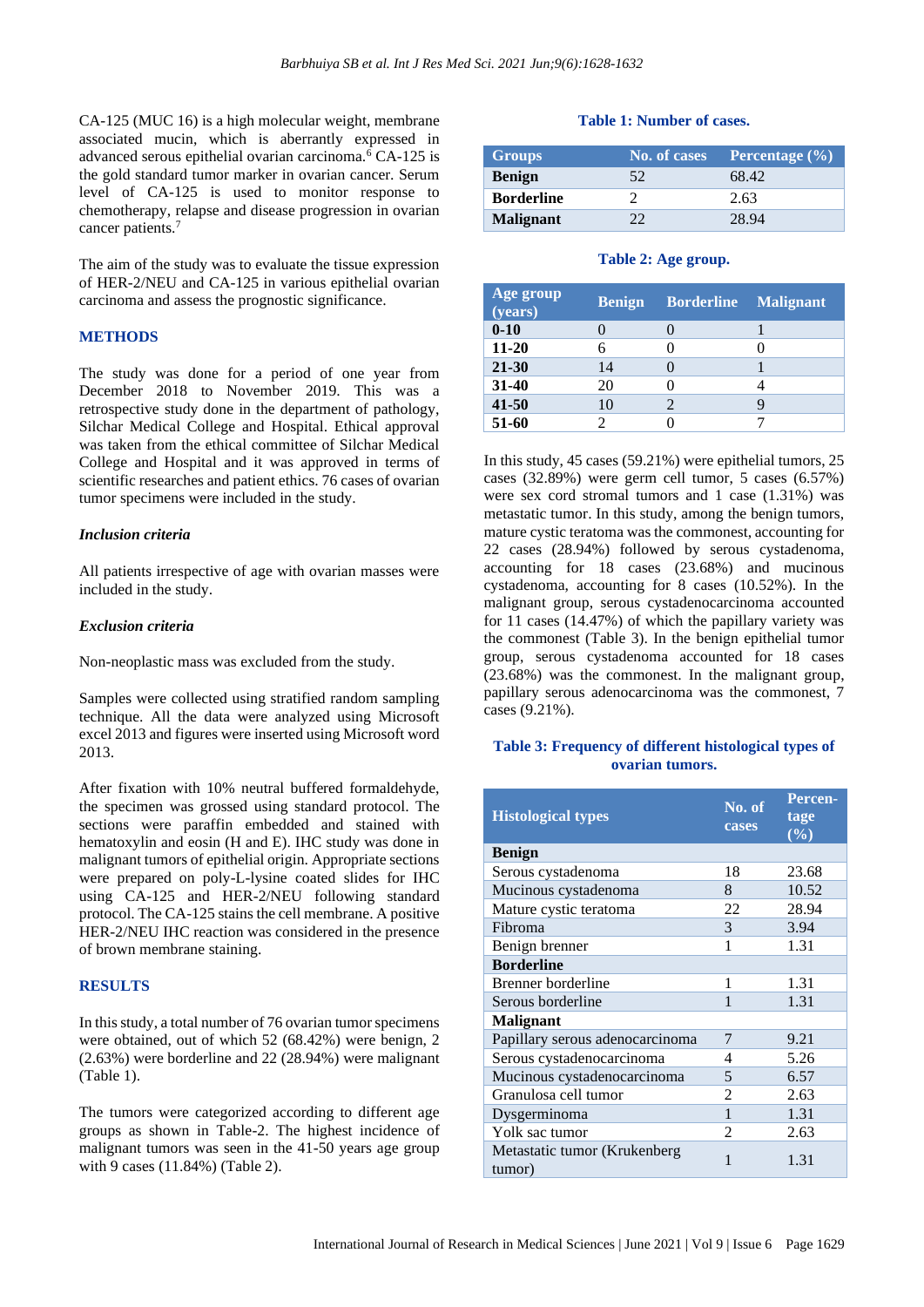There were total 16 malignant surface epithelial ovarian tumors, 11 serous adenocarcinoma and 5 mucinous adenocarcinoma. Out of 11 serous adenocarcinoma, 9 cases (81.8%) showed tissue expression of CA-125 and rest 2 cases (18.18%) did not show expression. All the 5 cases (100%) of mucinous adenocarcinoma did not show any tissue expression of CA-125 (Table 4).

## **Table 4: Type of tumor.**

| Type of tumor                     | No. of<br>cases | $CA-125$ $CA-125$<br>$(+)$ | æ. |
|-----------------------------------|-----------------|----------------------------|----|
| <b>Serous</b><br>adenocarcinoma   | 11              |                            |    |
| <b>Mucinous</b><br>adenocarcinoma |                 |                            |    |
| <b>Total</b>                      | 16              |                            |    |

Expression of HER-2/NEU with histopathologic type and grade was studied. HER-2/NEU expression was positive in 7 out of 16 cases that is 43.75% and negative expression was seen in 9 out of 16 cases that is 56.25% of cases (Table 5-6).

## **Table 5: HER-2/NEU status.**

| <b>HER-2/NEU status</b> No. of cases |    | <b>Percentage</b><br>$($ %) |
|--------------------------------------|----|-----------------------------|
| <b>Negative</b>                      |    | 56.25                       |
| <b>Positive</b>                      |    | 43.75                       |
| <b>Total</b>                         | 16 | 100                         |

#### **Table 6: Histological type.**

| <b>Histological type</b>          | <b>HER-2/NEU</b><br>$(+)$ | <b>HER-2/NEU</b> |
|-----------------------------------|---------------------------|------------------|
| <b>Serous</b><br>adenocarcinoma   |                           |                  |
| <b>Mucinous</b><br>adenocarcinoma |                           |                  |

From Table 7, it is seen that out of 16 cases, 3 cases (18.75%) were grade 1, 5 cases (31.25%) were grade 2 and 8 cases (50%) were grade 3. Maximum HER-2/NEU positivity is seen among grade 3 tumors, that is 62.5% (5 out of 8 cases) (Table 7). HER-2/NEU expression was found to be increasing with increase of grade.

## **Table 7: Distribution of tumors according to Universal grading system of ovarian cancer was done.**

| <b>Grade</b> | No. of<br>cases | <b>Percentage</b><br>$($ %) | <b>Negative Positive</b> |  |
|--------------|-----------------|-----------------------------|--------------------------|--|
|              |                 | 18.75                       |                          |  |
|              |                 | 31.25                       |                          |  |
|              |                 | 50                          |                          |  |
| <b>Total</b> | 6               |                             |                          |  |



**Figure 1: HER-2/NEU positivity seen in serous cystadenocarcinoma in 40X under microscope.**



**Figure 2: HER-2/NEU positivity seen in mucinous cystadenocarcinoma in 40X under microscope.**



**Figure 3: CA-125 positivity seen in serous cystadenocarcinoma in 10X under microscope.**

## **DISCUSSION**

The study was carried out in total of 76 patients admitted in Silchar Medical College and Hospital, Silchar who underwent suspected ovarian tumor removal during the period of December 2018 to November 2019. Out of the 76 ovarian tumors, 52 (68.42%) were benign, 22 (28.94%) were malignant and 2 (2.63%) were borderline. Francisco et al (1993) reported 80.7% benign, 16.9% malignant and 2.3% borderline. <sup>8</sup> Rajan (1994) reported 94% tumors as benign and rest as malignant including tumors of borderline malignancy.<sup>9</sup>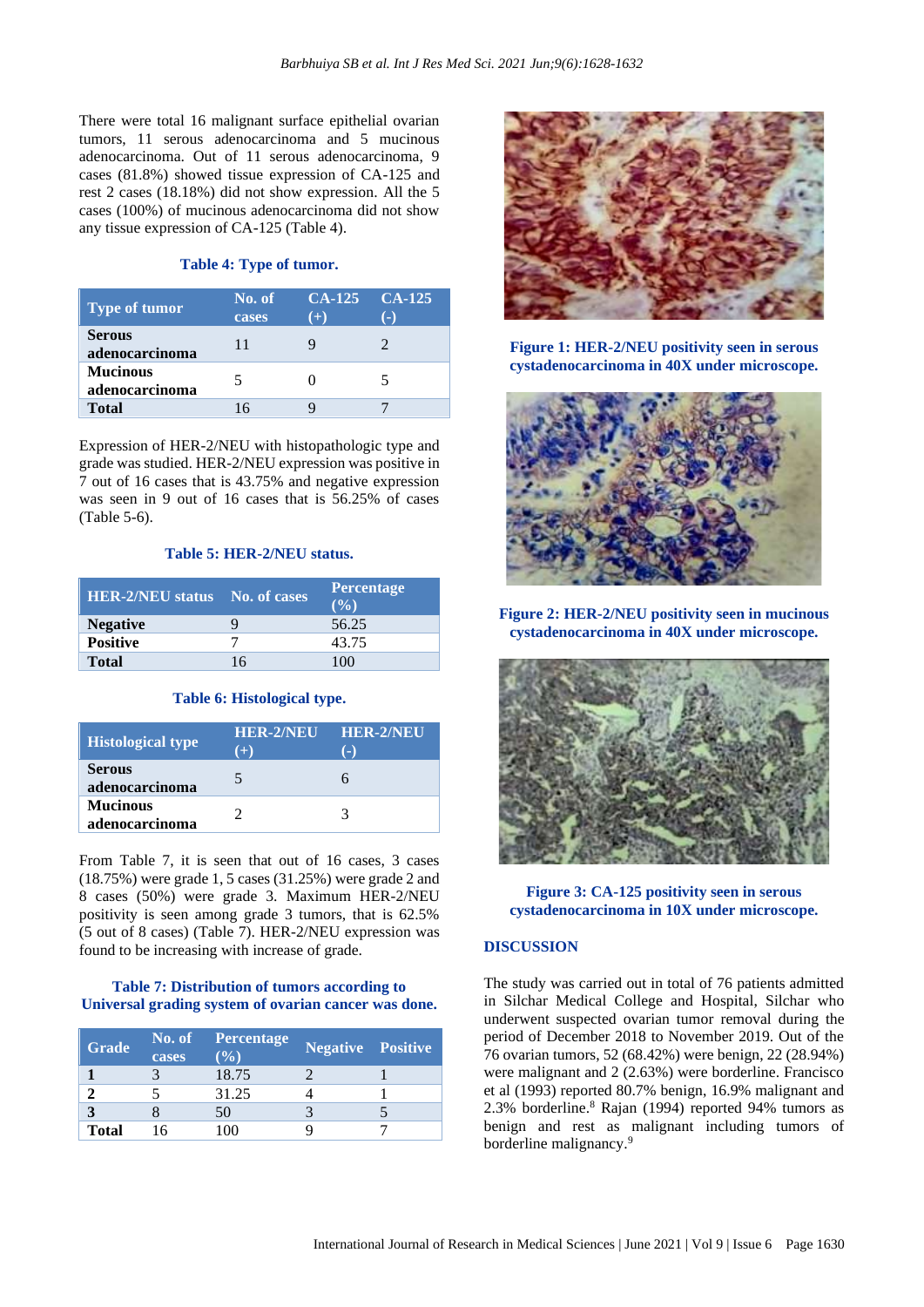The highest incidence of malignant tumor was seen in the 41-50 years age group with 9 cases (11.84%). Gupta et al (1986), Prabhakar et al (1989) and Sarkar (1996) reported the maximum incidence were in third and fourth decades of life which tallies with the observation of our study.<sup>10</sup>

All these 76 tumors were examined histologically and classified into the following broad groups: common epithelial tumor (59.21%), germ cell (32.89%), sex cord (6.57%) and metastatic (1.31%). claude gompel and silverberg (1985) held that epithelial tumor of ovary to be 60% and while sarkar (1996) reported  $66.8\%$ .<sup>11,10</sup>

In the present study, an attempt was made to evaluate the immunohistochemical role of CA-125 in detecting malignant epithelial ovarian tumor. 16 cases of malignant epithelial ovarian tumor had 11 serous adenocarcinoma and 5 mucinous adenocarcinoma. Fukazawa et al in their study found that CA-125 was not expressed in ovarian mucinous cystadenocarcinoma but was demonstrated immunohistochemically in 82% of ovarian serous cystadenocarcinomas.<sup>12</sup> Similarly, Neunteufel et al had all mucinous tumors to be  $CA-125$  negative.<sup>13</sup> So, in our study, out of total 11 serous adenocarcinoma, CA-125 was expressed in 9 cases (81.8%) and no expression in mucinous adenocarcinoma.

In our study, HER-2/NEU positive expression was found in 7 out of 16 cases (43.75%) and negative in 9 out of 16 cases (56.25%). Ajani et al study reported 41.3% serous carcinoma were HER-2/NEU positive.<sup>14</sup> Marinas et al had 55.5% HER-2/NEU serous adenocarcinoma positive.<sup>15</sup> In our study, this was 45.45%.

Goel et al had HER-2/NEU positivity of mucinous adenocarcinoma in 66.7%.<sup>5</sup> While Vrabie et al had HER-2/NEU positivity of mucinous adenocarcinoma in 41.66% of cases.<sup>16</sup> In our study this was 40%.

Studies by Ajani et al and Mahdi et al showed HER-2/NEU positivity increased with higher grades of ovarian epithelial carcinoma. $14,17$  The above studies are in concordance with the findings of present study.

#### *Limitations*

This study had some limitations as the study period was only for one-year duration, long term follow-up of patients was not possible and thus the prognosis of most patients were not known.

## **CONCLUSION**

A tentative conclusion can be drawn from the present study that benign ovarian tumors are more common than the malignant counterpart. Moreover, the incidence of epithelial tumors are more common. The tissue expression of CA-125 on malignant epithelial ovarian tumors was studied, which showed positive expression in serous cystadenocarcinomas, but not in mucinous cystadenocarcinoma.

HER-2/NEU expression was seen to be increasing with advanced grade of the tumors.

As the study period was only for one-year duration, long term follow-up of patients were not possible and thus the prognosis of most patients were not known. However, long term follow-up of these patients are needed with proper management and early detection of recurrences especially by the use of CA-125 in cases of malignant tumors of epithelial origin.

*Funding: No funding sources Conflict of interest: None declared Ethical approval: The study was approved by the Institutional Ethics Committee*

#### **REFERENCES**

- 1. Siegel R, Ma J, Zou Z, Jemal A. Cancer statistics, 2014. CA Cancer J Clin. 2014;64(1):9-29.
- 2. Basu P, De P, Mandal S, Ray K, Biswas J. Study of 'patterns of care' of ovarian cancer patients in a specialized cancer institute in Kolkata, eastern India. Indian J Cancer. 2009;46(1):28-33.
- 3. Ellenson LH, Pirog EC. The female genital tract. In: Kumar V, Abbas AK, Aster JC, eds. Robbins and Cotran pathologic basis of disease. 9th ed. Philadelphia: Elsevier Saunders; 2015: 1022-1023.
- 4. Sarkar M, Jha T, Das TK, Sau V, Mitra S, Roy K. Spectrum of epithelial ovarian tumors with HER2/NEU expression by the carcinomas among patients admitted in a tertiary care hospital in Eastern India. Int J Med Sci Public Health. 2015;4(10):1388- 92.
- 5. Goel S, Mehra M, Yadav A, Sharma M. A comparative study of HER2/NEU oncogene in benign and malignant ovarian tumors. Int J Scientific study. 2014;2(4):50-4.
- 6. Claudine R, Isabelle M, Denis L, Alain P. The Role of MUC16 Mucin (CA125) in the Pathogenesis of Ovarian Cancer. Ovarian cancer- basic science perspective. Europe: InTech; 2012: 67-84.
- 7. Gupta D, Christopher G. Role of CA125 in predicting ovarian cancer survival- a review of the epidemiological literature. J Ovarian Res. 2009;2:13.
- 8. Francisco C, Nadkarni N, Rebello M. Ovarian tumors in Goa: a clinicopathological study. J Obstet Gynecol India. 1993;43:408-12.
- 9. Rajan R. Analysis of ovarian pathologies in the modern perspective. Indian J Obstet Gynecol. 1994; 44:764-70.
- 10. Sarkar R. ovarian neoplasms- A 14 years study. Obstet Gynecol J India. 1996; 46:156-9.
- 11. Siriangkul S, Robbins KM, Silverberg SG. Ovarian mucinous tumors of low malignant potential. A clinicopathologic study of 54 tumors of intestinal and